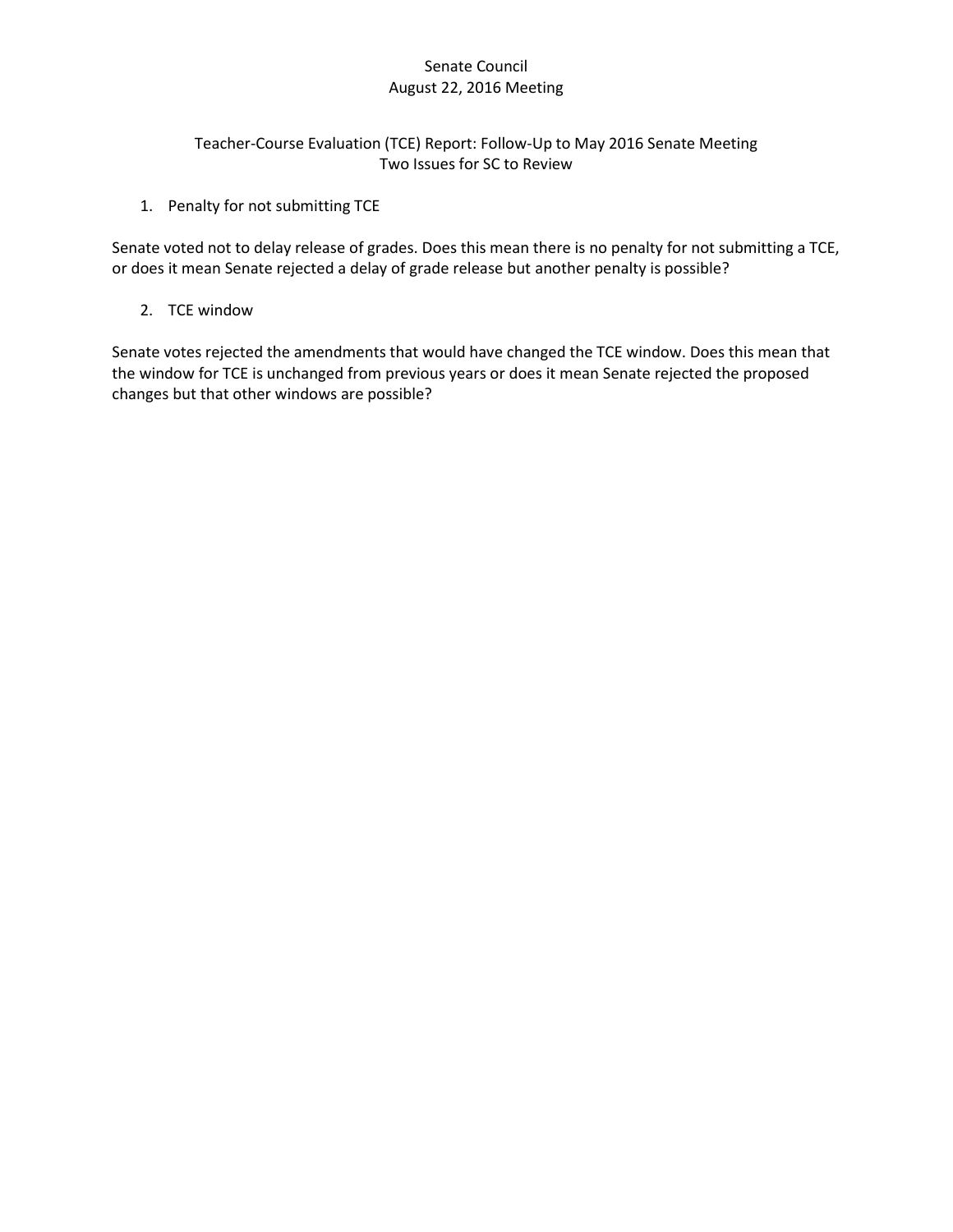Report of the UK Senate Teaching & Course Evaluation Implementation Ad-Hoc Committee

March 2016

Members approving report:

- Dr. Alan Brown (Department of Hispanic Studies, College of Arts & Sciences)
- Dr. Roger Brown (Department of Agricultural Economics, College of Agriculture)
- Dr. David Fardo (Department of Biostatistics, College of Public Health)
- Dr. Jonathan Golding (Department of Psychology, College of Arts & Sciences), Chair
- Dr. Andrew Hippisley (Department of Linguistics, College of Arts & Sciences)
- Mr. Brett McDaniel (Planning and Assessment Technology Manager, UKAT)
- Dr. Peter Mirabito (Department of Biology, College of Arts & Sciences)
- Dr. Lisa O'Connor (Department of Library and Information Sciences, College of College of Communication and Information)
- Dr. Christopher Rice (Enterprise Architect, UKAT)
- Dr. Terry Stratton (Department of Medical Education, College of Medicine)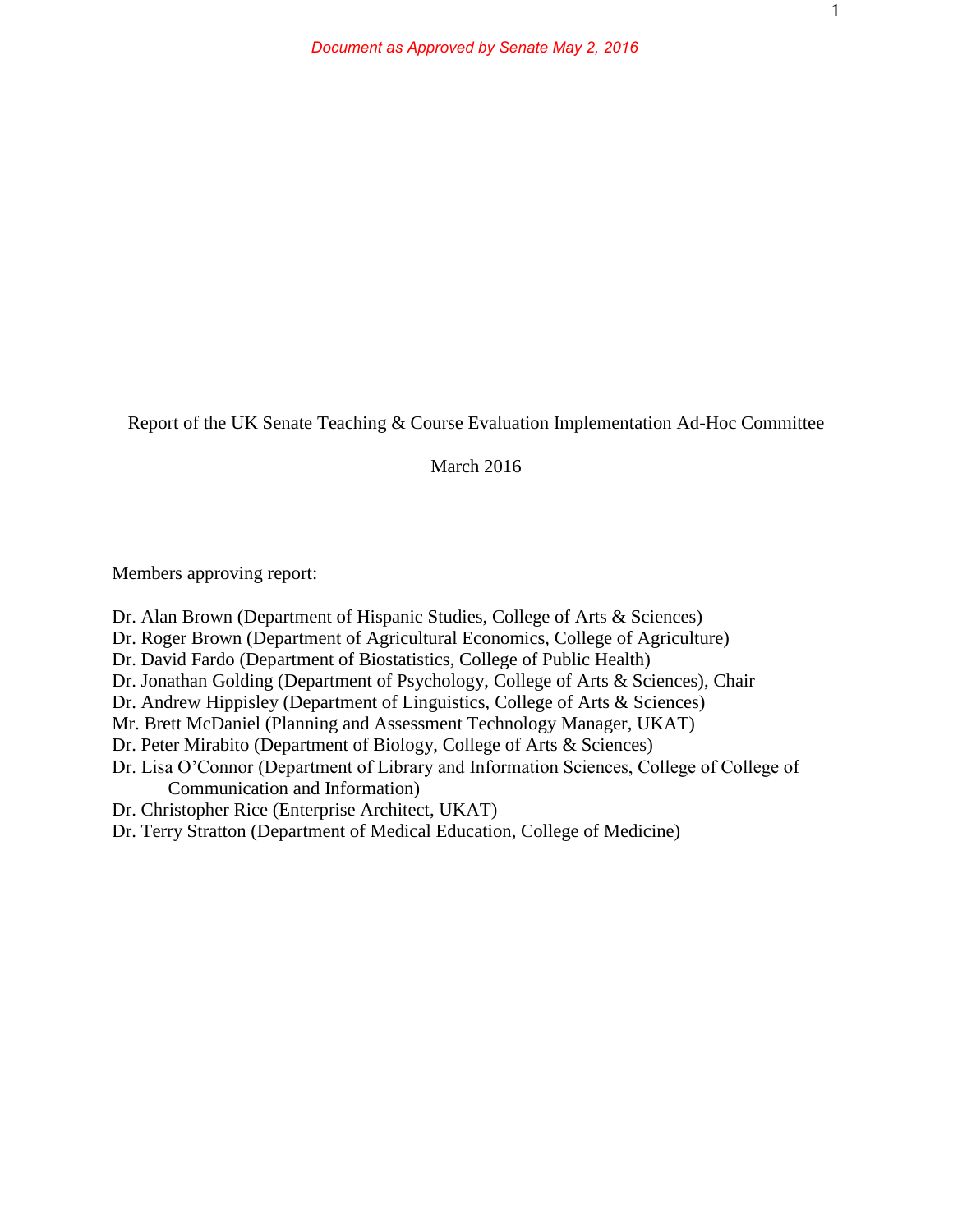Report of the UK Senate Teaching & Course Evaluation Implementation Ad-Hoc Committee

#### March 2016

At the 9 March 2015 meeting of University Senate, senators voted to approve a new version of the Teaching and Course Evaluation (TCE; see Appendix A).The new version allows UK to have a common instrument to assess course and instructional quality, and ensures that all units and faculty members assess the curricular quality within their respective disciplines. In addition to a "standard" set of items, the new version will feature (a) a 5-point rating scale; and (b) summary reports detailing the total course enrollment, response count, mean/median scores, and graphical displays of ratings.

In the Spring of 2016, the UK Senate Council formed the Teacher Course Evaluation Implementation Ad-Hoc Committee (TCE-AIC) with the charge of developing an implementation plan for the entire university. It was expected that the recommendations of this committee would be presented to the Teaching Effectiveness Committee chaired by Dr. Lineberry. After discussion and approval, the recommendations would then be voted on by the University Senate.

 The committee discussed and voted on a number of major issues and recommendations, including:

### **1) Availability of TCE results**

TCE results shall be made available to students and faculty as follows:

- a) Only numerical ratings shall be made available to students, i.e., no written comments; and
- b) Intramural access to TCE results concerning either course academic content or instructor performance shall continue to be managed in accordance with existing academic policy of the University Senate and administrative faculty personnel policy (AR 2:1), with the recommendation that course instructors with a supervisory role in a course (course directors, course coordinators) and the department chair and the college dean of the unit housing the course have access to both numerical and written comments of instructor performance for all instructors in that course.
	- a. TCE comments from for example PHY 101 should not be made available to for example Engineering Dean or Chair of History.
- c) To safeguard student anonymity and comply with FERPA, any results (numerical ratings and written comments) for classes with < 5 TCE responses shall not be made available to anyone. However, results will contribute to aggregate UK, College, and Departmental TCE means.

### **2) TCE Form**

### **a. Number of Common Questions**

There will be 15 common questions for all course evaluations with a 5-point scale approved by the University Senate for the TCE.

## **b. Opt-Out Alternative for Questions**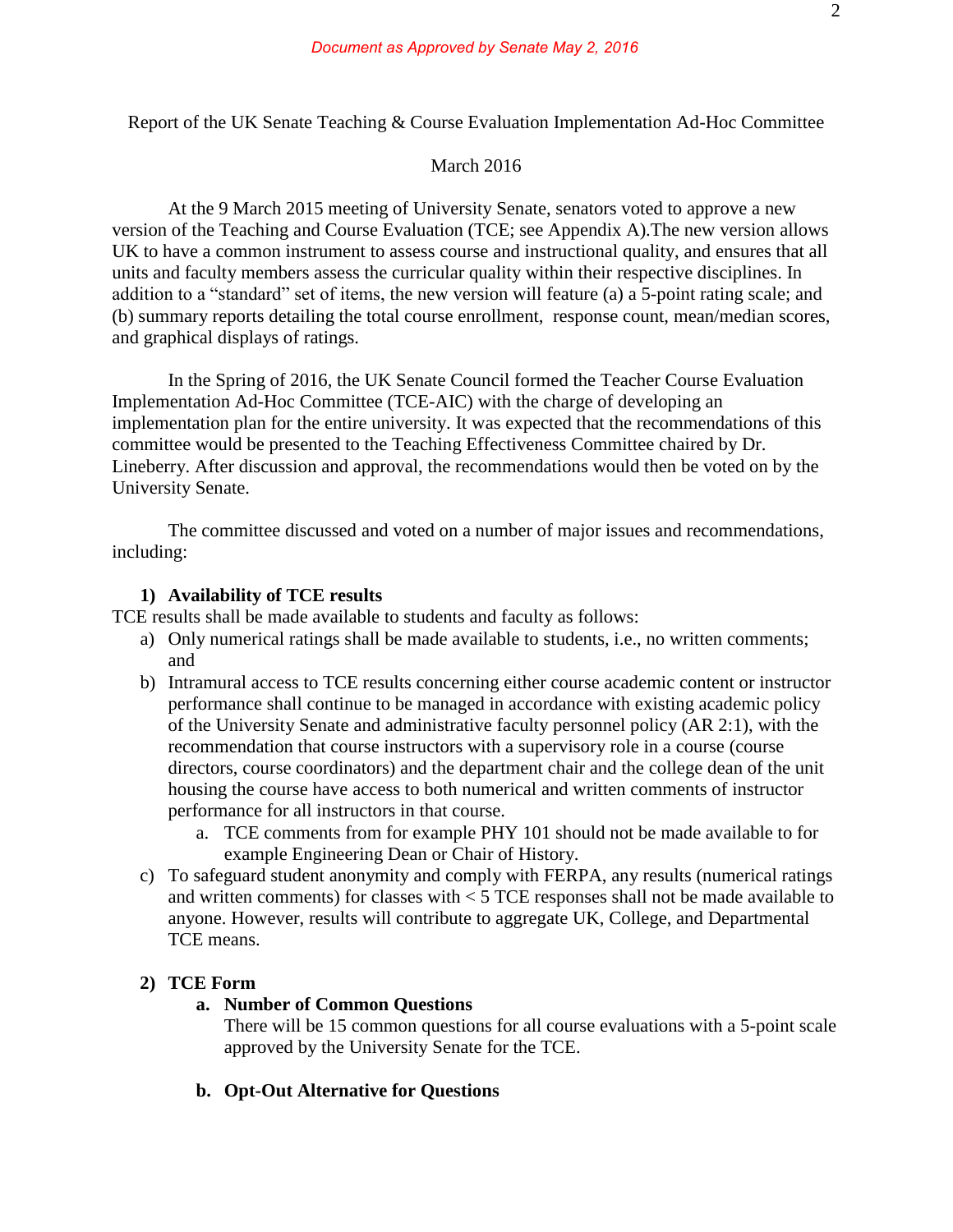It was agreed that each question will provide an "opt-out" option.

#### **c. Opt-Out Alternative Label**

It was agreed that the "opt-out" option will be "choose not to rate".

# **3) Procedural Issues for Completing TCE**

# **a. Location of Filling out TCE**

The TCE-AIC recommends:

Course instructors will decide whether or not to dedicate in-class time to completing TCEs.

# **b. Instructor Presence**

The TCE-AIC recommends:

If class time is used to administer TCEs, none of the instructors could be present in the classroom.

# **c. Incentives for students**

The TCE-AIC recommends:

Instructors may not offer additional incentives (e.g., food, extra credit) for TCE completion.

# **4) Additional TCE Questions**

### **a. Institutional Evaluation Questions (Required)**

Any required questions from university units (e.g., UKCore, Distance Learning) to be included in the TCE will adopt the same 5-point scale approved by the University Senate for the TCE.

#### **b. Supplemental Evaluation Questions (Optional)**

The TCE-AIC recommends that no more than 20 additional questions be allowed from Colleges, Departments, and/or individual instructors; allocation of these items, when necessary, should be determined within each academic unit.

Optional supplemental questions shall be added sparingly and should not replicate existing content; these questions might focus on discipline-specific and coursespecific pedagogical innovations.

#### **c. Submitting Questions**

The TCE-AIC recommends that all supplemental questions must be submitted to UKAT by the first day of each semester.

### **d. Ordering of TCE Questions**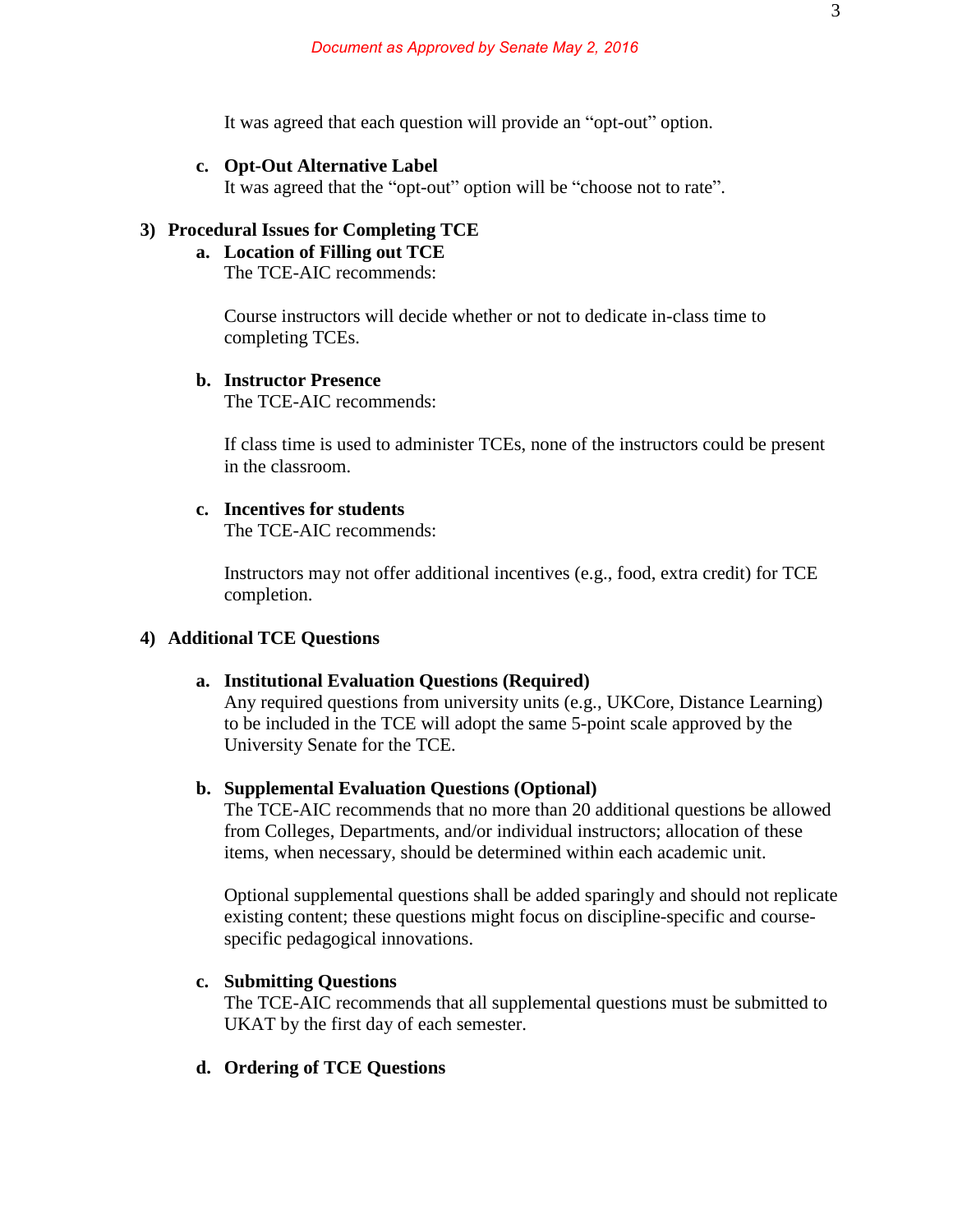The Standard 15 questions approved by the Senate will always appear first on the TCE – prior to any additional items.

### **5) Exemptions to Completing the TCE**

The TCE-AIC recommends that certain courses with non-traditional delivery, such as those listed below, be exempt from using the UK Senate-approved TCE (alternative assessments of curricular and instructional quality are presumed):

Independent Study Field-Based Study Experiential Education Clinical Practicum (e.g., medical clerkships) Study Abroad Residential courses (e.g., 748, 749, 767, 768) Research courses

#### **6) Changing the Campus Culture about the TCE**

The TCE-AIC was unanimous in its view that these recommendations alone may not achieve the desired results, and that a concomitant change is needed in the campus culture regarding the TCE.

Historically, it appears that students often do not take the TCE seriously and, as a result, do not provide valuable feedback on course and instructional quality. For example, at UK for Fall 2015, there were 1141 reports that were not generated because of less than 5 responses. Of these, 553 reports would have be generated if the number of students invited (this was 5 or more) would have responded. Compounding this problem is prior data from UK and other schools that suggest moving from a paper to an online format typically decreases response rates. A concerted effort should be made to highlight for learners the value of the TCE - both with regard to course design and delivery improvements, and for promotion and tenure decisions.

It is equally important to educate faculty about the TCE and how resulting data are used for administrative purposes. In addition, our committee strongly encourages all UK units to view TCE results as only *one* means of evaluating courses and instructors - and that additional performance metrics be used toward this end, particularly in P&T decisions.

To initiate a campus-wide culture change regarding the TCE process, it will be necessary for a standing University Senate committee, a unit on campus (e.g., Provost's office), or a joint committee to:

- a. spearhead efforts to publicize the importance of the TCE
- b. develop a TCE website with instructions and FAQs for faculty and students
- c. introduce the topic during K-Week informational sessions
- d. offer guidelines for faculty discussions about the TCE to classes
- e. offer informational sessions on stakeholders and uses of TCE data at UK
- f. determine the nature of TCE email reminders to students and faculty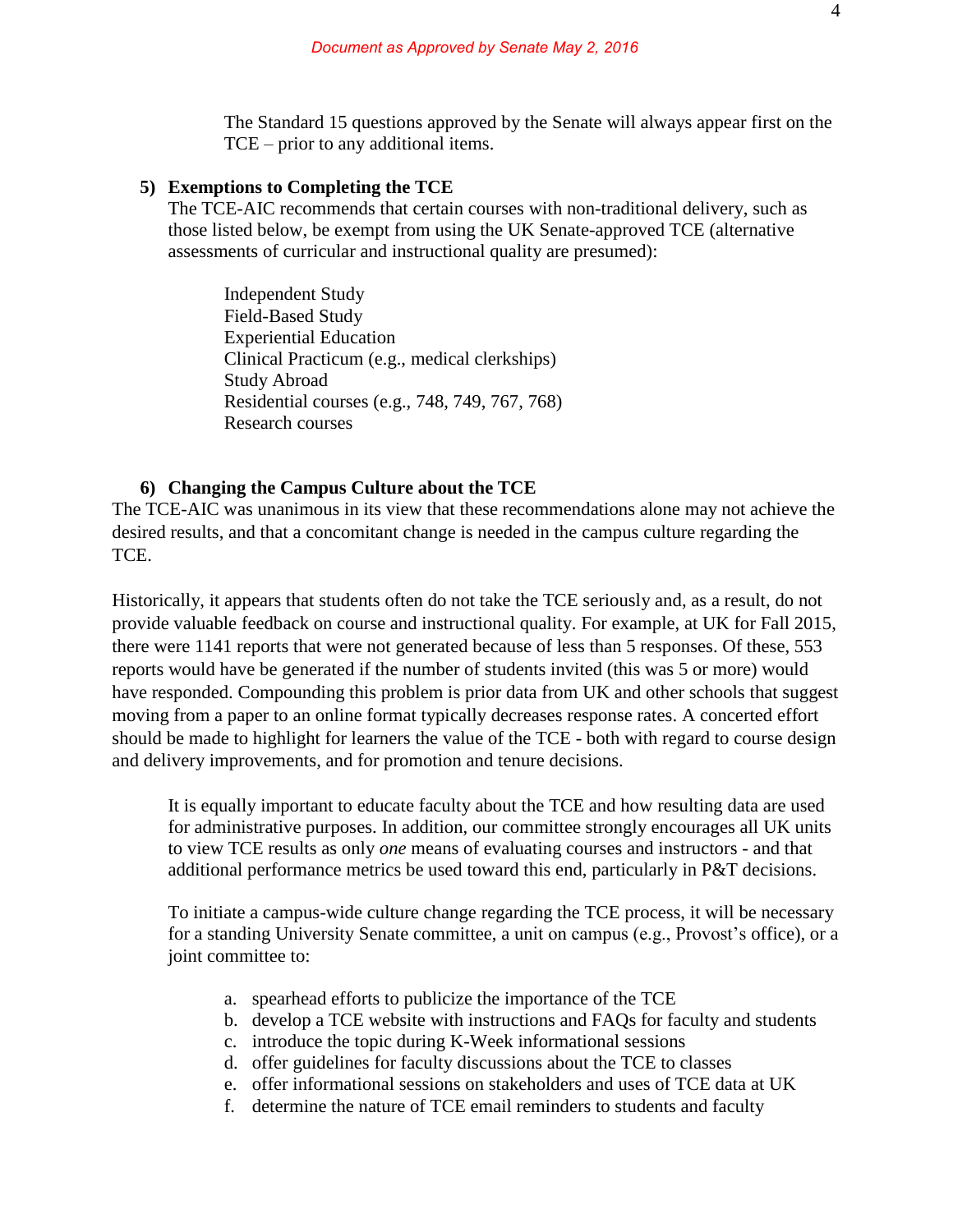- g. determine the language to be used as a prelude to the TCE itself
- h. strategically imbed positively-worded language concerning the TCE on webpages with high student traffic
- i. coordinate annual reviews of the TCE process and deal with any related problems, issues, or concerns
- j. develop a set of faculty guidelines on the merits of completing the TCE in class versus remotely.

Please note that whichever of the three options option is chosen, representatives from CELT and the Registrar should be included

While we applaud and recognize the complete redesign of the TCE as long overdue, and have tried to reflect deeply on its use and the culture in which any such system is embedded, it must be acknowledged that no perfect set of TCE questions or process of implementation exists. More challenging still is the transformation of the broader campus culture surrounding the TCE.

However, we feel strongly that student learning, curricular improvement, and justifiable P&T decisions are most attainable with the revised TCE and the aforementioned recommendations. Indeed, these recommendations must be considered as a work in progress and should be subject to rigorous, ongoing, and systematic evaluation. We welcome productive suggestions for further improvements to the TCE implementation and future efforts to positively impact the local culture regarding this endeavor. Only in this manner can we hope to make useful changes that will meet the needs of all relevant stakeholders.